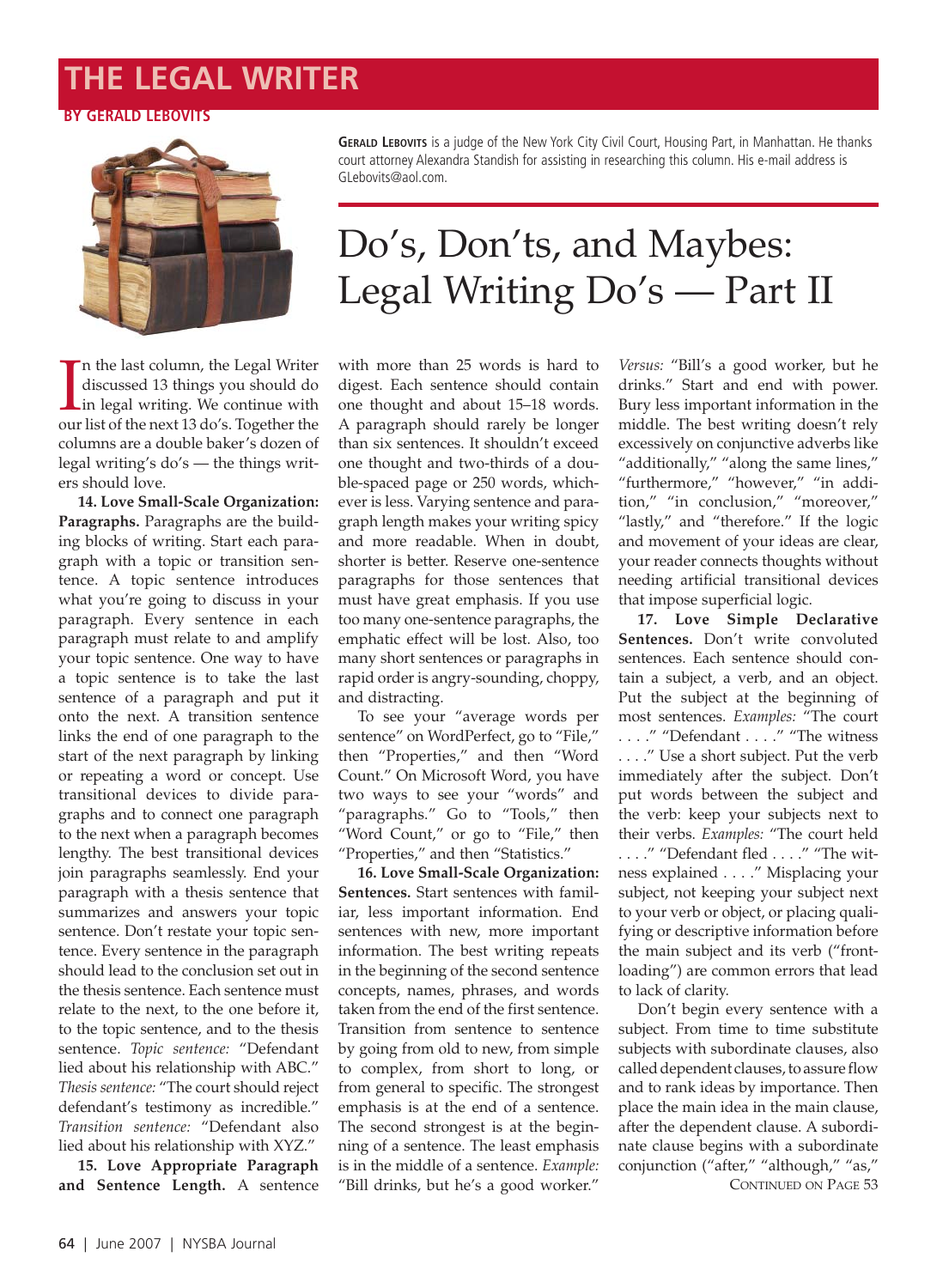#### THE LEGAL WRITER CONTINUED FROM PAGE 64

"because," "before," "if," "though," "until," "when," "where," or "while") or a relative pronoun ("that," "which," "who," "whoever," or "whom") and will contain a subject and a verb. For variety, begin sentences occasionally with "after," "although," "as," "as if," "as long as," "because," "before," "if," "though," "until," "when," "where," or "while."

Not every sentence should be simple. A few should be compound, complex, or compound-complex. Compound sentences contain two independent clauses: the clauses are linked with a semicolon, or they are linked with a coordinating conjunction. *Example:* "New York City is fun and exciting, but it doesn't compare to Montréal." Complex sentences contain a main, independent clause and at least one dependent clause linked by a subordinating conjunction. *Examples:* "Although Montréal is a fun town, I don't visit often enough." Compoundcomplex sentences contain at least two independent clauses, and at least one dependent clause, all somehow linked. *Example:* "New York City is fun and exciting, and so is Montréal, but New York City doesn't compare to Montréal, although I don't visit Montréal often enough."

**18. Love the Active Voice.** Prefer the active voice to the passive. The passive voice comes in two forms: single passives and blank passives. Blank passives are sometimes called double or nonagentive passives. A single passive occurs when a sentence is converted to object, verb, subject from subject, verb, object. The blank passive hides the subject. The active voice lets readers know who did what to whom, in that order. The active voice is concise; the passive, wordy. The active voice is always honest; the passive is sometimes dishonest. People think in the active voice, not the passive. Active voice: "The lawyer wrote the brief." This sentence goes from subject, to verb, to object. Single passive: "The brief was written by the

### The active voice is concise; the passive, wordy. The active voice is always honest; the passive is sometimes dishonest.

lawyer." If you see a "by," you'll see a single passive.

Use single passives only to dovetail or to end a sentence with climax. To dovetail is to connect sentences. To climax is to end a sentence with emphasis. One dovetailing technique is to move from old to new. *Active example:*  "Mr. Smith wrote the brief. Mr. Smith is a strong writer." *Dovetail examples:* The brief was written by Mr. Smith, who is a strong writer." *Or:* "The brief was written by Mr. Smith. Mr. Smith is a strong writer." *Climax example:* "The ground was shaken by an earthquake." The word "earthquake" brings about the climax; the words "the ground" aren't that important. The active version is less interesting than the passive version: "An earthquake shook the ground."

Sometimes blank passives hide what's important but harmful. Using blank passives to conceal information is unethical. *Example:* "Mistakes were made." In this sentence, you don't know who made the mistakes. *Becomes:* "Attorney Abe made mistakes." *Example:* "The suspect was read her *Miranda* rights." The problem with this sentence is that you don't know who read the suspect her rights. Write it in the active voice instead: "Officer Jones read the suspect her *Miranda* rights." *Exceptions:* Use blank passives if you don't know who the subject (actor) is or to de-emphasize an irrelevant or obvious subject (actor).

**19. Love Gender-Neutral Language.**  Gender neutrality isn't about political correctness. It's about thinking and writing in a nondiscriminatory way. Sexist language is bad because it's offensive and degrading. It's discrimination in print. Sexist language is also bad because it focuses readers on style. Gender-neutral language focuses readers on content. A writer's goal is to emphasize content, not style.

The first way to make language gender neutral is to make the antecedent plural: "A law clerk can't be careless. She must be meticulous and precise." Change "a law clerk" to "law clerks" and "she" to "they" to eliminate the sexist language. *Becomes:* "Law clerks can't be careless. They must be meticulous and precise." The second way is to rephrase the sentence to eliminate the pronoun: "She who can't handle the work should find another job." *Becomes:* "Anyone who can't handle the work should find another job." "A waiter likes his customers to be generous." *Becomes:* "A waiter likes generous customers." The third way is to repeat the noun. "A police officer will be here soon. He'll help you." *Becomes:* "A police officer will be here soon. The officer will help you." The fourth way is to use the second-person pronoun: "you," "your," or "yours." "He who can write should apply for the job." *Becomes:* "If you can write, apply for the job."

Eliminate all sexist language. Use gender-neutral parallel language: Write "husband and wife," not "man and wife" or "man and woman." Delete the suffix "-man." Use "Assembly Member" not "Assemblyman"; "Chair" not "Chairman" or "Chairperson"; and "Police officer" not "Policeman." Avoid the suffixes "-ess" and "-trix." Use "executor," not "executrix"; "prosecutor," not "prosecutrix." Eliminate masculine terms: "humanity," not "mankind"; "made by hand," not "manmade"; "average person," not "common man." Don't use clumsy variants like "s/he/it," "s/he," "(s)he," "he or she," or "him or her," or alternate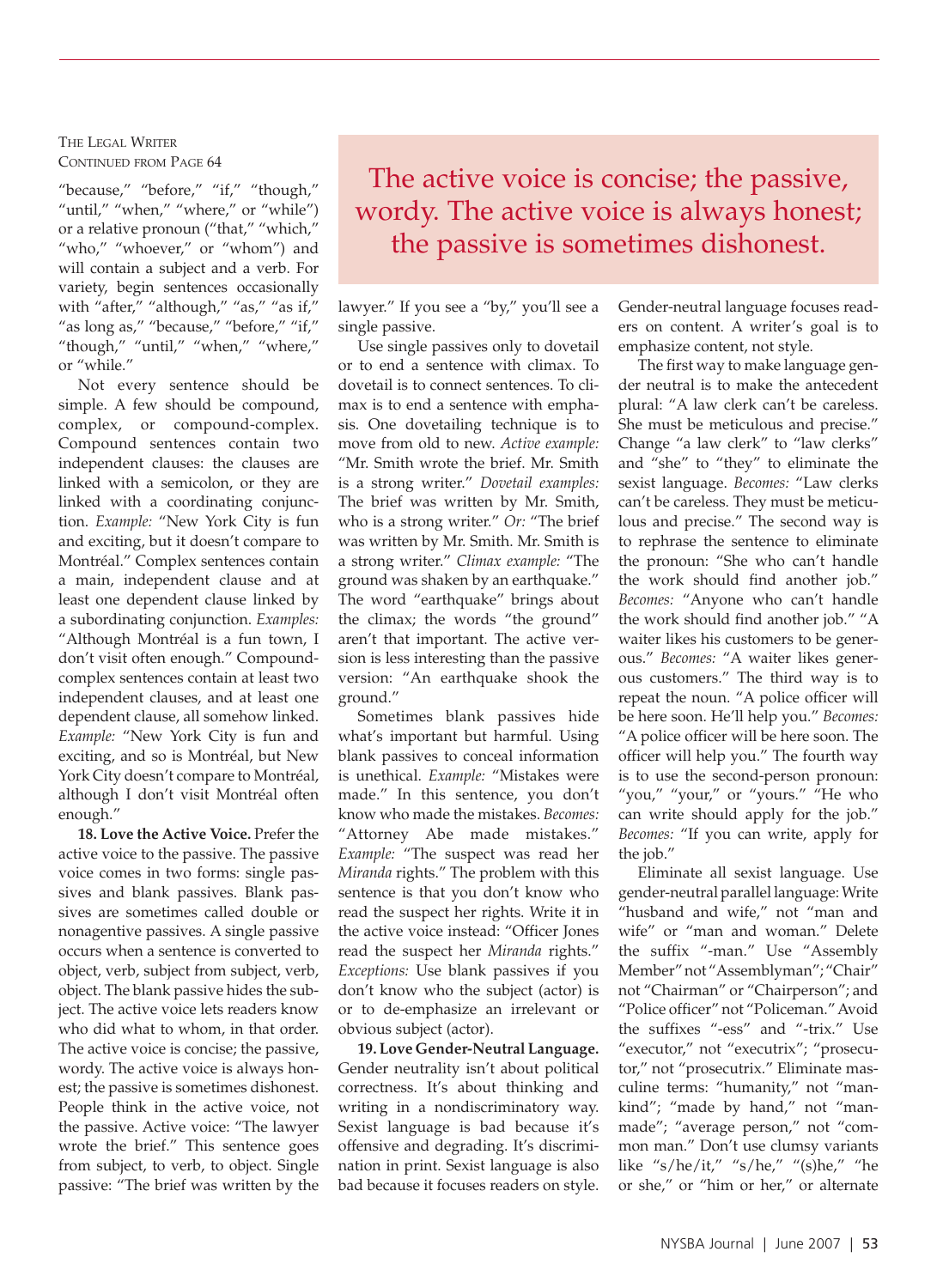between "he" and "she." Never write ungrammatically to solve a gender issue. *Incorrect:* "A gourmet likes their coffee black." *Correct:* "Gourmets like black coffee."

**20. Love Good Quoting.** To quote or not to quote — that's the question. Quoting shows readers you're reliable: The reader needn't consult the source to confirm your argument.

only in a newspaper headline. Use double quotation marks to set off or define a word or phrase and to repeat speech.

All quoting must be accurate. Always proofread your quotation from the original source to assure perfect quoting, letter for letter, comma for comma. Show if you've altered, added, or deleted language. Use brackets "[]"

## Readers think that if you'll cheat on rules, you'll lie about the record or not cite controlling authority.

Quoting is good if done reasonably. Quote essential things you can't say better than the original. Quote authoritative sources. If a case, contract, or statute is in dispute, quote it. Quote to eliminate any suggestion of plagiarism. Then quote only what's helpful or necessary. Quoting excessively makes your document look choppy and you look lazy. Excessive quoting doesn't substitute for analysis. Paraphrase and explain instead, and cite the source.

Don't use block quotations (also called blocked or set-off quotations) unless you're quoting important parts of a statute, contract, or critical test from a case. The Legal Writer recommends that quotations of 50 words or more be double-indented. Others suggest blocking quotations of three lines or more. Single-space block quotations, but double space between block paragraphs. Never end a paragraph with a block quotation. The Tanbook — New York's Official Style Manual — recommends that you use double quotation marks (" ") around the entire block quotation. The Bluebook advises not to surround the block quotation with quotation marks. The Legal Writer recommends using double quotation marks around the block quotation. They make it easier to see quotations, especially in documents published online.

Use single quotation marks (' ') around a quotation within a quotation. Otherwise use single quotation marks

to show alterations or additions to a letter or letters in a word. *Alterations:*  "Substantially" *becomes* "Substantial[]." "Substantial" *becomes* "Substantial[ly]." "Substantially" *becomes* [s]ubstantially." "Substantlly" *becomes* "substant[ia]lly." *Additions:* "The judge did [not] like to make jakes [sic] in court." When quoted material contains a spelling, usage, or factual error, use "[sic]," meaning "thus," after the error to show that the error is in the original. If the context makes it clear that the error was in the original, don't add "[sic]." If you overuse "[sic]," the reader will believe you've used the quoted material only to highlight the error. To prevent overusing "[sic]," alter the quotation or paraphrase it.

Use ellipses to show omission. Use three-dot ellipses (". . ."), all separated by spaces, to show omissions of punctuation or one word or more in the middle of the sentence. Use fourdot ellipses  $($ ".  $\ldots$   $)$ ", all separated by spaces, to show omissions at the end of a sentence if (1) the end of the quotation is omitted; (2) the part omitted isn't a citation, a footnote, or an endnote; and (3) the remaining portion is an independent clause. Unless all three criteria are satisfied, use a period, not an ellipse. Don't use ellipses before the portion you quote. *Example:* The appellate court held that the lower court ". . . should have denied the summary-judgment motion." *Becomes:*  The appellate court held that the lower court "should have denied the summary-judgment motion."

People don't like to read quotations. Tempt them. Introduce the quotation with a lead-in, weave the quotation into the sentence, or use an upshot to paraphrase the meaning of the quotation. *Lead-in:* "As the prosecutor explained, 'The defendant bought a gun.'" *Weave:*  "The prosecutor explained that defendant 'bought a gun' before he committed the crime." *Upshot:* "The prosecutor explained that the defendant purchased the murder weapon before he committed the crime: 'The defendant bought a gun.'"

**21. Love and Follow Rules.** Readers think that if you'll cheat on rules, you'll lie about the record or not cite controlling authority. Your credibility — essential to legal writing — will vanish. If you're submitting a document to a court, follow the court's rules about page length, table of contents, font, paper color, and number of copies you must submit. It's easy to comply with these rules; many courts publish their rules on their Web sites. Make sure in particular to follow the rules of the judge who's presiding over your case. Your office might have its own rules on style and format. Follow them, too.

**22. Love Good Format.** Write for the ear, not the eye. But create easy-toread documents. Presentation always counts. Readers need plenty of white space on a page. Your margins should measure at least one inch, up to 1.25 inches, on the bottom, sides, and top. Indent your paragraphs one tab from the margin. The Legal Writer prefers single spacing, although many court rules require double spacing between paragraphs. The Legal Writer prefers two spaces between sentences, not just one space. If you're writing an article for publication, for example, editors will convert to one space between sentences. The Legal Writer also prefers right-ragged margins to fully justified ones. Don't create a kaleidoscope of colored or highlighted text. Choose one font and stick to it. The Legal Writer recommends Times New Roman or any